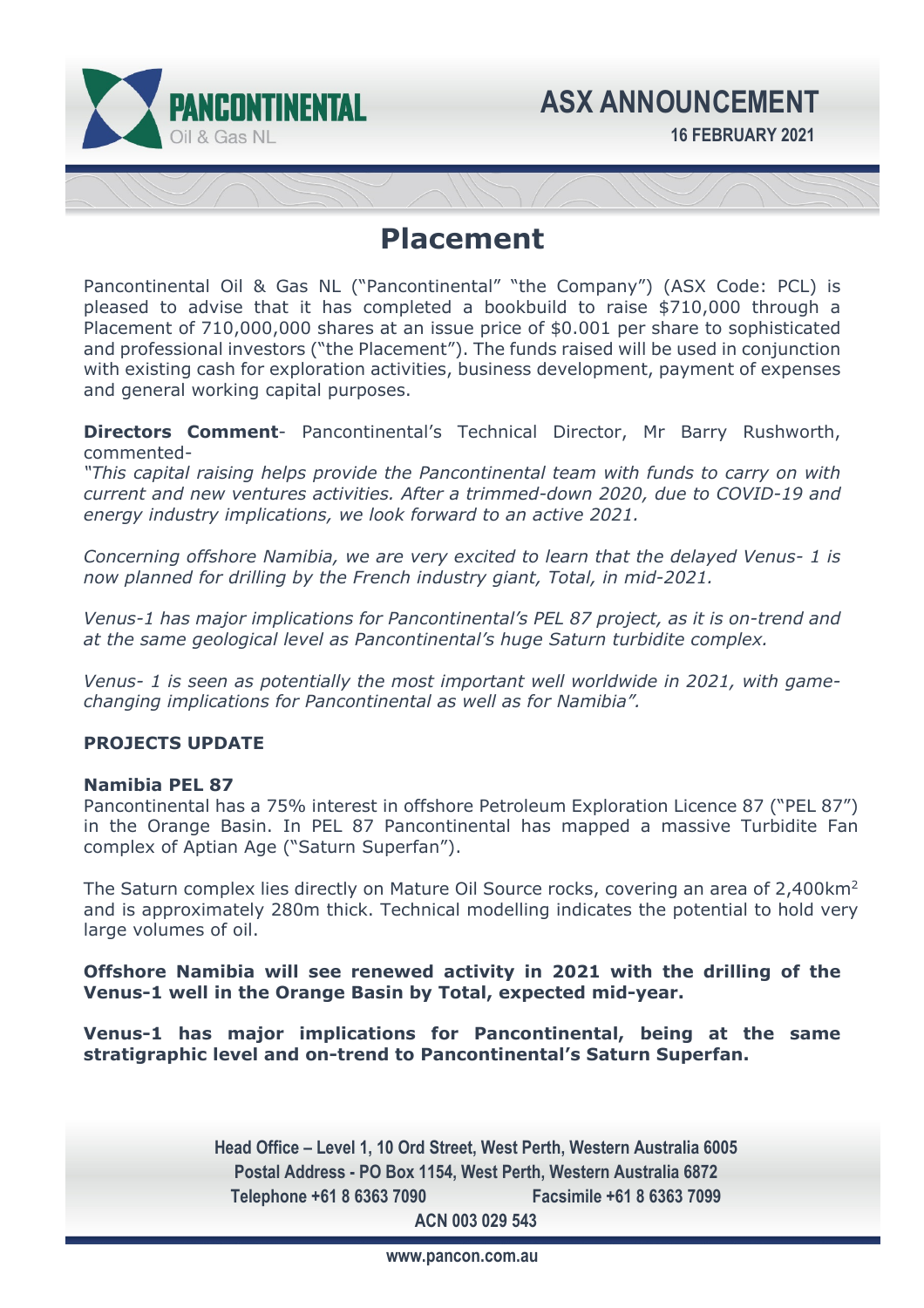

#### **Namibia PEL 37**

Pancontinental Namibia has a 42.85% interest\* in Namibia PEL 37 in the Walvis Basin. An on-trend well is planned by Maurel et Prom in 2021. Pancontinental is well positioned to leverage off any success in the Walvis Basin.

\* Ownership of Pancontinental Namibia Pty Ltd: Pancontinental Oil & Gas NL 66.67% Africa Energy Corp. 33.33%



### **Cooper Basin**

Pancontinental also has a 20% interest in ATP 920 and 25% in ATP 924 in the Cooper Basin of Queensland.

### **New Ventures**

Pancontinental is looking at new opportunities in non-conventional energy projects that are complimentary to its existing conventional oil and gas projects in Namibia. Pancontinental has a long association with Namibia and has built a deep knowledge base and excellent contacts.

> **Head Office – Level 1, 10 Ord Street, West Perth, Western Australia 6005 Postal Address - PO Box 1154, West Perth, Western Australia 6872 Telephone +61 8 6363 7090 Facsimile +61 8 6363 7099 ACN 003 029 543**